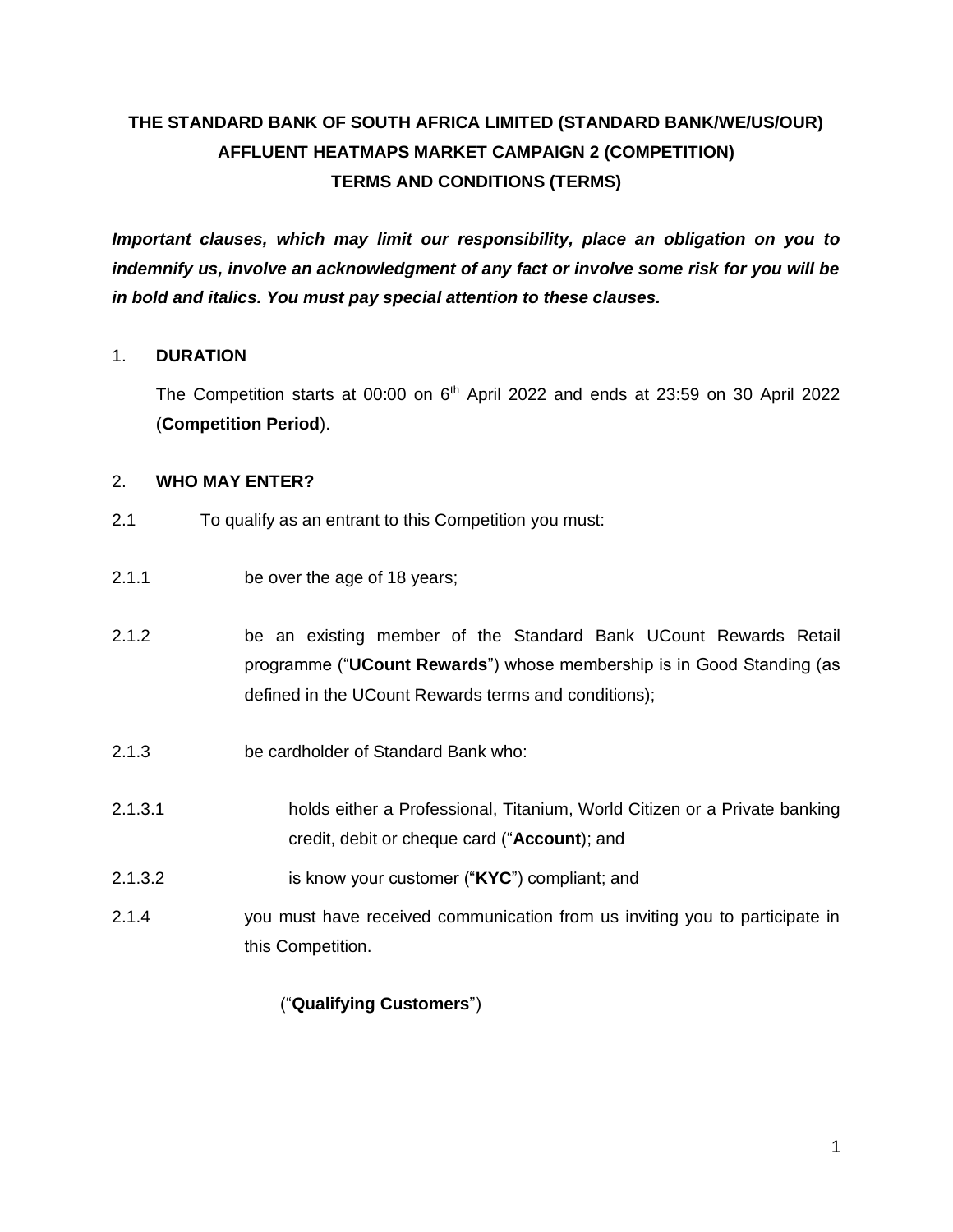#### 3. **HOW QUALIFY FOR COMPETITION**

- 3.1 To gain entry into the Competition, Qualifying Customers must, during the Competition Period:
- 3.1.1 have transacted for a minimum spend of R13 000 (thirteen thousand Rand) on their Account;
- 3.1.2 in respect of 20 (twenty) or more transactions;

## ("**Qualifying Transaction**")

- 3.2 For the purpose of these Terms a "**Qualifying Transaction**" includings POS swipes, online purchases (where a card is not present) and VAS purchases (Data, airtime, electricity and Lotto).
- 3.3 Each Qualifying Transaction will grant a Qualifying Customer one entry into the Competition. Qualifying Customers can enter the Competition as many times as possible.

#### 4. **PRIZES AND LUCKY DRAW**

- 4.1 Qualifying Customers who meeting the Qualifying Transaction criteria will automatically be entered into a lucky draw.
- 4.2 Successful entry data will be extracted by the Standard Bank card data team at the end of the Competition Period and submitted for entry into the lucky draw.
- 4.3 The lucky draw will be conducted by our Risk Governance department to determine the final prize winners. The lucky draw will be conducted electronically for which a digital recording will be kept. The lucky draw will take place on 8 May 2022.
- 4.4 10 (ten) Qualifying Customers who meet the Qualifying Transaction Criteria will be selected from the successful entries into the Competition ("**Prize Winners**").
- 4.5 We will notify the Prize Winners by no later than 10 Business Days following the lucky draw by email and/or telephonically.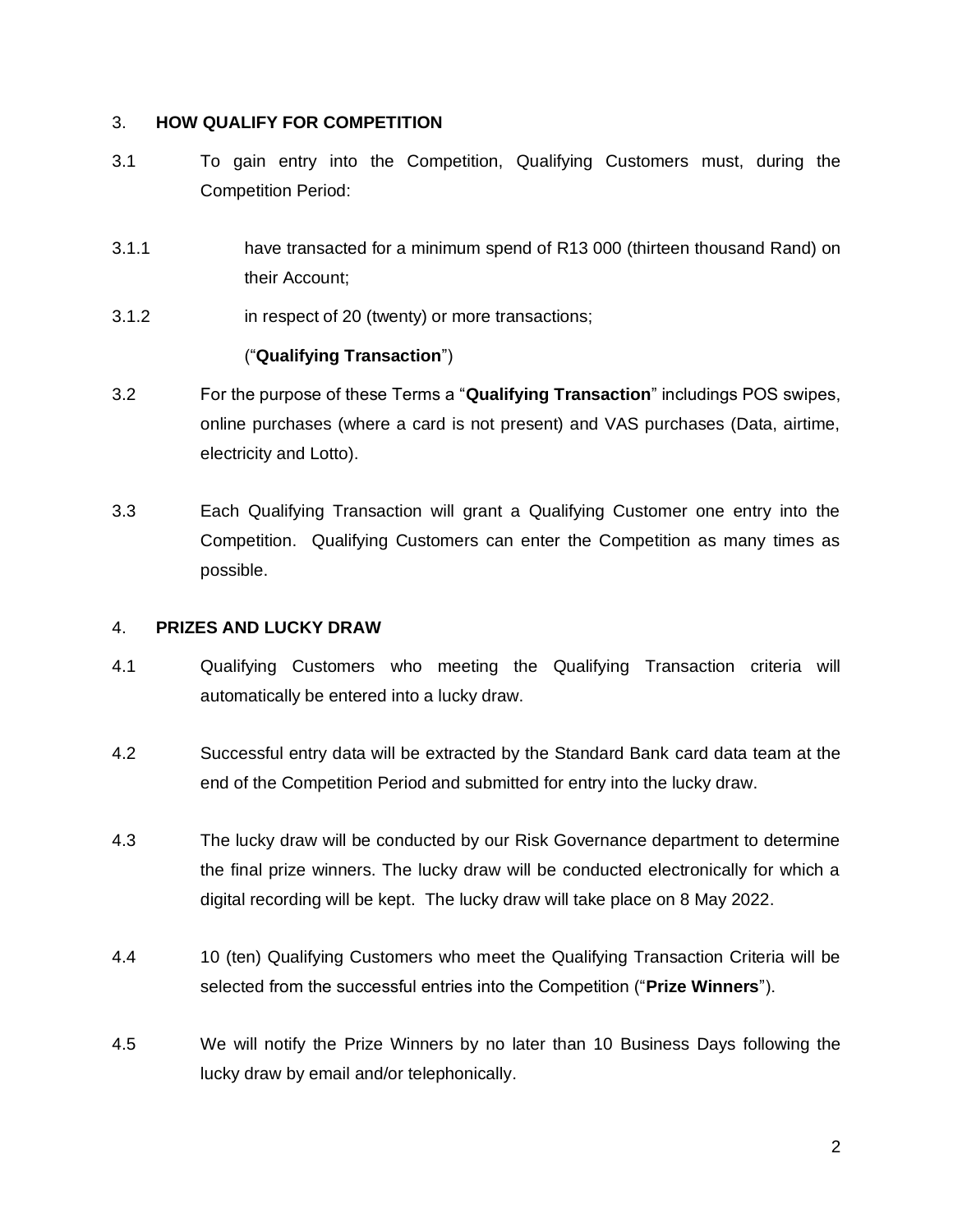- 4.6 The Prize for the Prize Winners will be:
- 4.6.1 25 000 UCount Rewards Points valued at R2 500; and
- <span id="page-2-1"></span>4.6.2 Qualifying Customers will automatically earn 0.5% cashback based on total POS (Point of Sale) spend achieved during Competition Period.

<span id="page-2-0"></span>("**Prize**").

- 4.7 The Prize Winners will receive the Prize no later than 31 May 2022.
- 4.8 The Prize in terms of clause [4.6.1](#page-2-0) will be received into the Prize Winners UCount Rewards Account. The Prize in terms of clause [4.6.2](#page-2-1) will be desposited into the Prize Winners Standard Bank account.

#### 5. **GENERAL**

- 5.1 *These Terms may be amended by Standard Bank at any time, with or without notice.*
- 5.2 You cannot participate in the Competition if:
- 5.2.1 you are a director, employee, agent or consultant of Standard Bank; or
- 5.2.2 you are an immediate family member of any of the persons specified in clause 5.2.1; or
- 5.2.3 you are a supplier of any goods or services under the Competition.
- 5.3 These Terms are governed by the Consumer Protection Act 68 of 2008.
- 5.4 We are the promoter of the Competition. Any reference to **we/us/our** includes our directors, members, partners, sponsors, employees, agents, consultants, suppliers, contractors and sponsors, where the context allows for it.
- 5.5 By participating in the Competition, you agree to be bound by these Terms**.**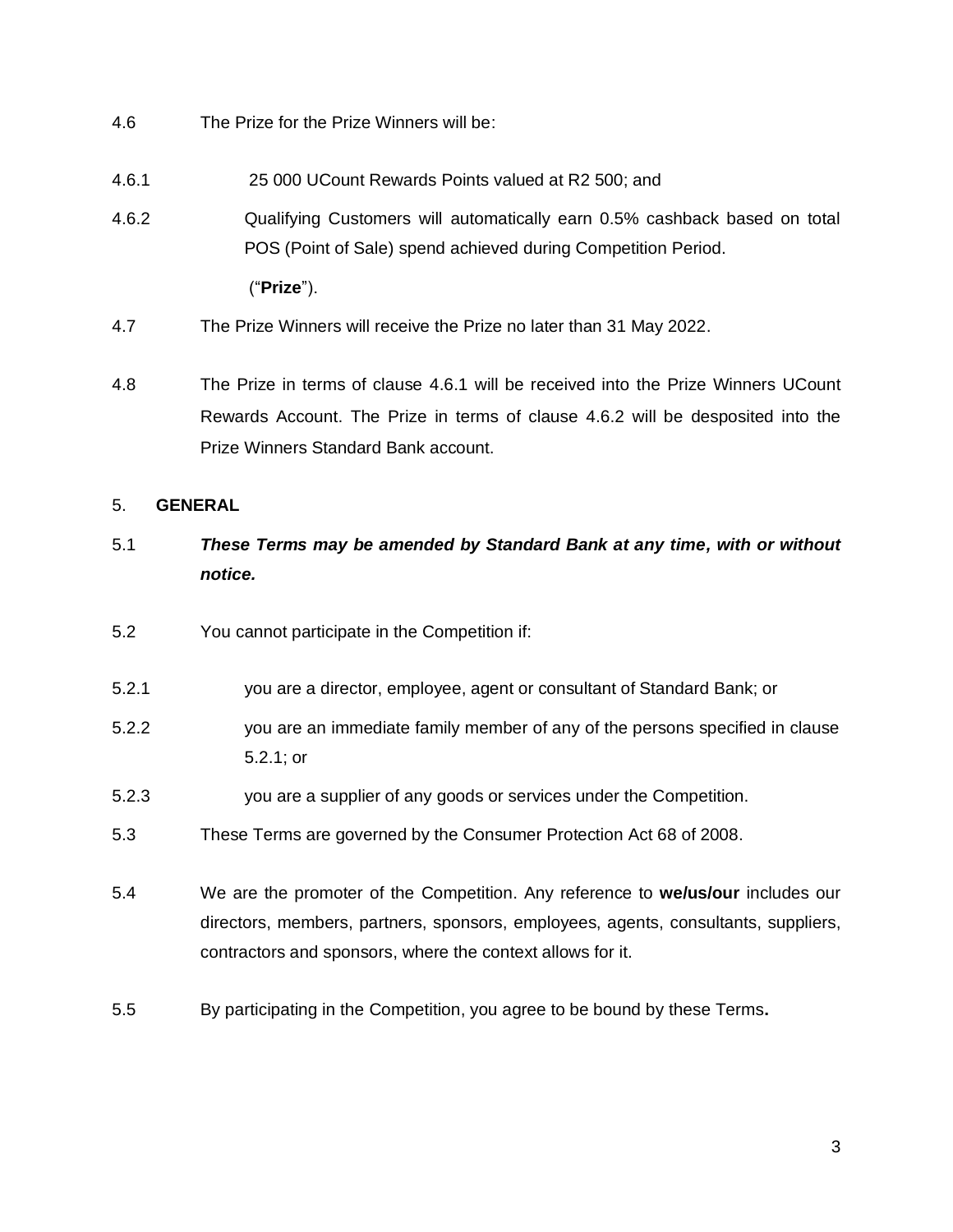- 5.6 All Accounts must have been activated within the requirements of the Financial Advisory and Intermediary Services Act 37 of 2002 and all regulations and guidelines in respect thereof.
- 5.7 The Qualifying Customers who participate in the Competition will be selected from data that the Standard Bank card data team will collect from transactions that meet the Qualifying Transaction criteria during the Competition Period.
- 5.8 If a Qualifying Customer does not accept a Prize, if an entry is not valid for any reason whatsoever, if a Qualifying Customer has breached these Terms, if the Qualifying Customer renounces the Competition or cannot be contacted, or if we deem such Qualifying Customer to have renounced the right to receive the Prize, we reserve the right to declare the right to receive the Prize to be forfeited in our sole and absolute discretion.
- 5.9 The Prize offered per the terms of this Competition may not be transferred from you to any other person and may not be exchanged for any other item. We do however reserve the right to substitute the Prize with any other prize of a similar commercial value.
- 5.10 *All Qualifying Customers who accept a Prize pursuant to the terms of this Competition do so entirely at their own risk.*
- 5.11 *We will need to process your Personal Information (as such term is defined in the Protection of Personal Information Act 4 of 2013) to validate your entry and if you are legible to receive a Prize.*
- 5.12 *We will be entitled to publish each Qualifying Customer's who has participated in the Competition, name and photograph in any advertising, promotional, print, point of sale or public relations material (the nature and manner of such releases to be determined within our sole discretion), for a period of one month from the date of announcing the Competition. Each Qualifying Customer who has received a Prize pursuant to the Competition*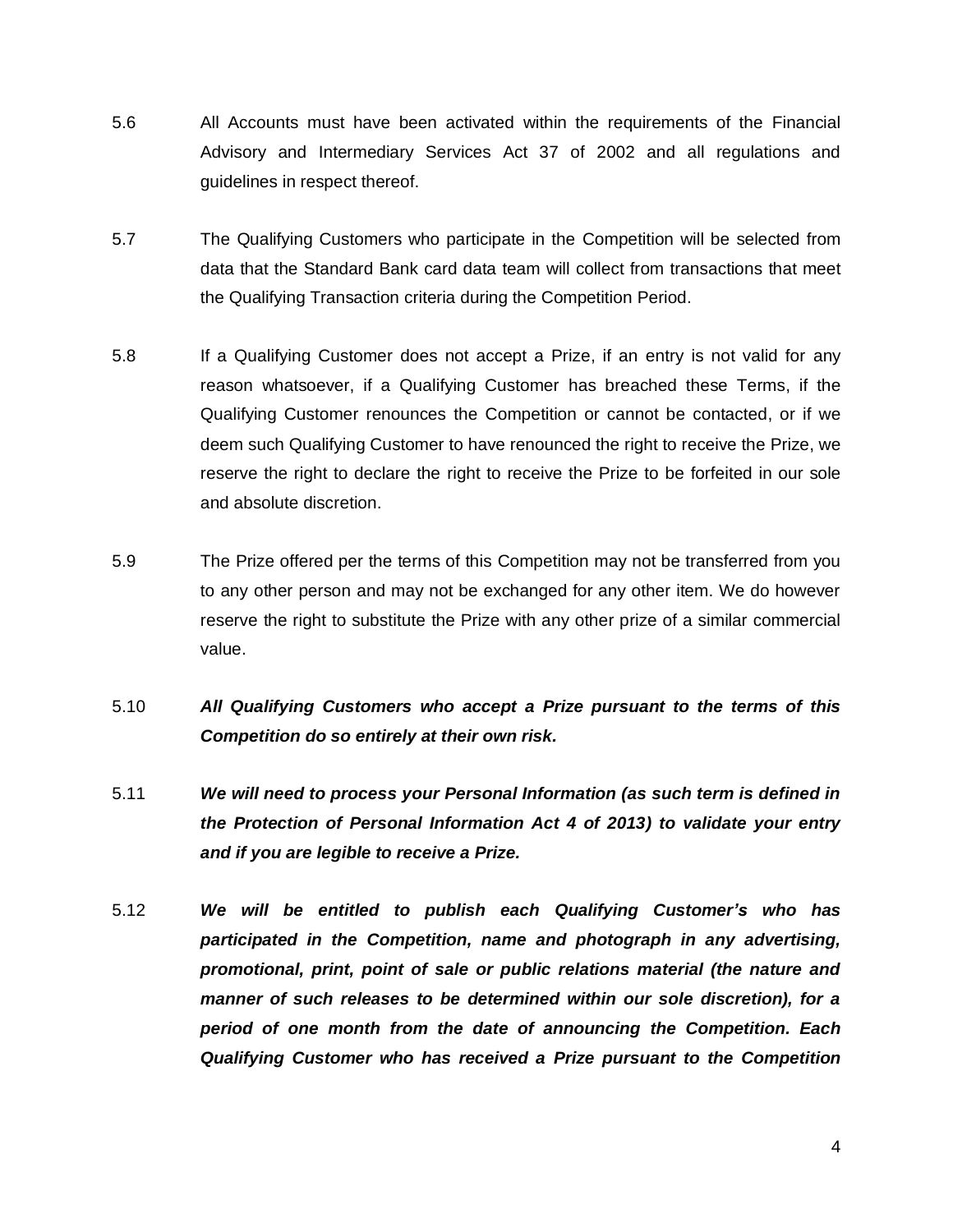# *will be given the opportunity to decline the publication of their images and to participate in our marketing material insofar as it relates to the Competition.*

- 5.13 No entry will be valid until a validation process has taken place.
- 5.14 In the event of a dispute, our decision will be final and binding on all aspects of the Competition.
- 5.15 *We assume no risk and/or liability whatsoever for the failure of any technical element in the Competition which may result in an entry not being successfully submitted and/or a Qualifying Customer not successfully receiving a Prize pursuant to this Competition. Once a Qualifying Customer accepts the Prize offered pursuant to this Competition, such acceptance of the Prize shall be at their own risk.*
- 5.16 *We assume no liability whatsoever for any indirect loss, harm or damage arising from a customer's participation in the Competition howsoever arising. All customers, whilst participating in the Competition, indemnify and hold us harmless for any loss, damage, harm, or injury (whether arising from negligence or otherwise) which may be sustained because of any claim, cost, expense, loss or damage which may be made or suffered by a customer or any third party.*
- 5.17 *We will have the right to terminate this Competition with immediate effect and without notice of such termination for any reason whatsoever. In such event, all entrants hereby waive any rights, which they may have against us and hereby acknowledge that they will have no recourse or claim of any nature whatsoever against us.*
- 5.18 *If required by the Minister for Trade and Industry, the National Consumer Commission or for any other reason, we can end the Competition immediately with or without notice to you. If this happens, you waive (give up) any rights which you may have against us and you will have no claim against us.*